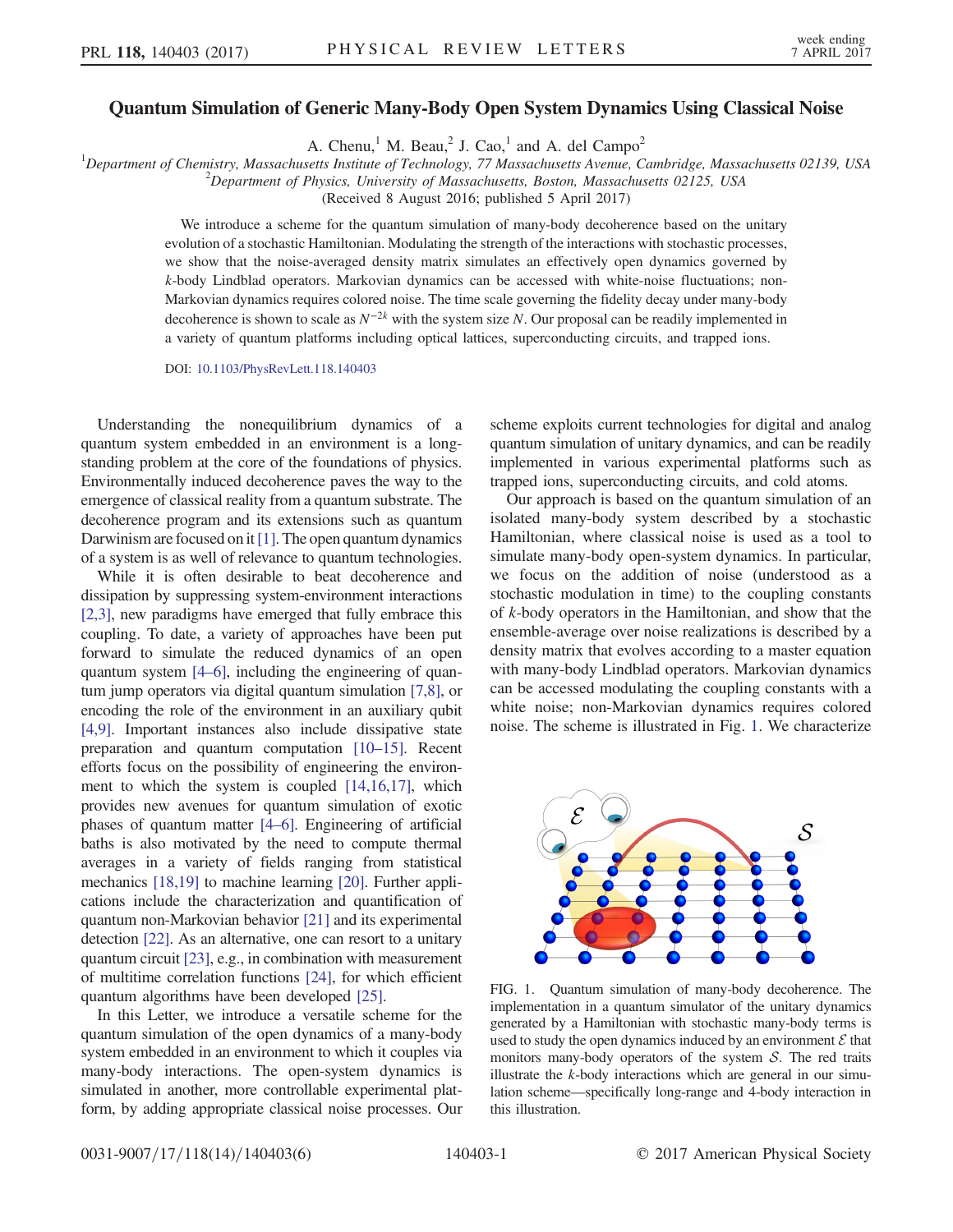the resulting many-body decoherence dynamics by identifying the time scale governing the fidelity decay.

<span id="page-1-0"></span>Scheme for the quantum simulation of many-body decoherence.—The reduced dynamics of a system embedded in an environment is generally described by a master equation of the form

$$
\frac{d}{dt}\rho(t) = -\frac{i}{\hbar}[\hat{H}_T(t), \rho(t)] + \mathcal{D}[\rho(t)],\tag{1}
$$

where  $\rho(t)$  is the reduced density matrix of a "target" system, with Hamiltonian  $\hat{H}_T(t)$ , interacting with an environment. The first term on the right-hand side accounts for the unitary part of the evolution; the second term accounts for the nonunitary dynamics resulting from the interaction with the environment, which is described by the dissipator  $\mathcal{D}[\cdot]$ . We aim at the quantum simulation of this meeter equation when the  $\hat{H}$  (t) Hemiltonian describes a master equation when the  $\hat{H}_T(t)$  Hamiltonian describes a many-body quantum system. We shall see that our simulation scheme, which relies on the unitary evolution of a related stochastic simulator Hamiltonian  $\hat{H}_S(t)$ , generates a family of dissipators leading to many-body decoherence.

<span id="page-1-1"></span>Specifically, our scheme utilizes the unitary dynamics of a stochastic wave function  $|\psi_{st}(t)\rangle$  and requires the experimental implementation of the stochastic Hamiltonian

$$
\hat{H}_S(t) = \hat{H}_T(t) + \sum_{\alpha} \lambda_{\alpha}(t) \hat{L}_{\alpha},\tag{2}
$$

in the quantum platform. The Hamiltonian of the quantum simulator,  $\hat{H}_{S}(t)$ , is composed of the target Hamiltonian,  $H_T(t)$ , describing the system one aims at simulating, and a stochastic part that includes a set of operators  $\hat{L}_{\alpha}$  with noisy coupling constants  $\lambda_{\alpha}(t)$ . This stochastic part will be used to engineer the dissipator in [\(1\)](#page-1-0) leading to many-body decoherence.

For the sake of experimental implementation, we consider the simulator and target Hamiltonians to be Hermitian. Hermiticity carries over the stochastic term, yielding  $\sum_{\alpha} \lambda_{\alpha}(t) \hat{L}_{\alpha} = \sum_{\alpha} \lambda_{\alpha}^{*}(t) \hat{L}_{\alpha}^{\dagger}$ . As a result,  $\hat{L}_{\alpha}$  need not be Hermitian if the counting constants  $\lambda$  (t) take complex values Hermitian if the coupling constants  $\lambda_{\alpha}(t)$  take complex values. We choose the latter to be of the form  $\lambda_{\alpha}(t) \equiv \hbar \sqrt{\gamma_{\alpha}} \eta_{\alpha}(t)$ , with  $\gamma_a$  a positive real constant, and  $\eta_a(t)$  a complex stochastic field chosen as independent random Gaussian processes. The latter can be decomposed as  $\eta_a(t) = \eta'_a(t) + i\eta''_a(t)$ , where its real  $n'(t)$  and imaginary  $n''(t)$  parts are two independent real real  $\eta'_\alpha(t)$  and imaginary  $\eta''_\alpha(t)$  parts are two independent real<br>Gaussian processes satisfying Gaussian processes satisfying

$$
\langle \eta'_{\alpha}(t) \rangle = \langle \eta''_{\alpha}(t) \rangle = \langle \eta'_{\alpha}(t) \eta''_{\beta}(t) \rangle = 0,
$$
  
\n
$$
K'_{\alpha\beta}(t, t') = \langle \eta'_{\alpha}(t) \eta'_{\beta}(t') \rangle,
$$
  
\n
$$
K''_{\alpha\beta}(t, t') = \langle \eta''_{\alpha}(t) \eta''_{\beta}(t') \rangle,
$$
\n(3)

<span id="page-1-2"></span>where the bracket denotes averaging over noise realizations. The simulator Hamiltonian [\(2\)](#page-1-1) can then be written in an equivalent form (see [\[26\]](#page-4-13) for details),

$$
\hat{H}_S(t) = \hat{H}_T(t) + \sum_{\alpha} \hbar \sqrt{\gamma_{\alpha}} (\eta_{\alpha}'(t) \hat{A}_{\alpha} + \eta_{\alpha}''(t) \hat{B}_{\alpha}), \quad (4)
$$

where the operators  $\hat{A}_{\alpha} = (\hat{L}_{\alpha} + \hat{L}_{\alpha}^{\dagger})/2$  and  $\hat{B}_{\alpha} = i(\hat{L}_{\alpha} - \hat{L}_{\alpha}^{\dagger})/2$ are now Hermitian by construction, i.e.  $\hat{A}_{\alpha}^{\dagger} = \hat{A}_{\alpha}$  and  $\hat{B}_{\alpha}^{\dagger} = \hat{B}_{\alpha}$  $\hat{B}_{\alpha}^{\dagger} = \hat{B}_{\alpha}$ .<br>The sto

The stochastic density matrix corresponding to one realization of the Gaussian processes,  $\rho_{st}(t) = |\psi_{st}(t)\rangle\langle\psi_{st}(t)|$ , is given in terms of the pure state  $|\psi_{st}(t)\rangle$ , which is obtained from the exact solution of the Schrödinger equation generated by the stochastic Hamiltonian implemented in the simulator,  $\hat{H}_{S}(t)$  in Eq. [\(4\)](#page-1-2). Its time evolution is described by the stochastic quantum Liouville equation

$$
\frac{d\rho_{\rm st}(t)}{dt} = -\frac{i}{\hbar} [\hat{H}_T(t), \rho_{\rm st}(t)] \n- i \sum_{\alpha} \sqrt{\gamma_{\alpha}} [\eta_{\alpha}'(t) \hat{A}_{\alpha} + \eta_{\alpha}''(t) \hat{B}_{\alpha}, \rho_{\rm st}(t)].
$$
\n(5)

<span id="page-1-3"></span>Averaging over different realizations of each of the stochastic processes  $\{\eta_a(t)\}\$ leads to the noise-averaged density matrix,  $\langle \rho_{st}(t) \rangle = \langle |\psi_{st}(t) \rangle \langle \psi_{st}(t) | \rangle$ , the dynamics of which is governed by the master equation

$$
\frac{d}{dt}\langle \rho_{\rm st}(t) \rangle = -\frac{i}{\hbar}[\hat{H}_T(t), \langle \rho_{\rm st}(t) \rangle] + \mathcal{D}[\rho_{\rm st}(t)], \quad (6)
$$

where

$$
\mathcal{D}[\rho_{\rm st}(t)] = -i \sum_{\alpha} \sqrt{\gamma_{\alpha}} ([\hat{A}_{\alpha}, \langle \eta_{\alpha}'(t) \rho_{\rm st}(t) \rangle] + [\hat{B}_{\alpha}, \langle \eta_{\alpha}''(t) \rho_{\rm st}(t) \rangle]). \tag{7}
$$

Comparison of [\(6\)](#page-1-3) with the master equation describing the reduced dynamics of open systems [\(1\)](#page-1-0) enables us to identify  $\mathcal{D}[\cdot]$  as a dissipator responsible for an effective nonunitary<br>evolution of the noise-averaged density matrix. The explicit evolution of the noise-averaged density matrix. The explicit form of the dissipator can be evaluated using Novikov's theorem, which gives the mean value of a product of a Gaussian noise with its functional [\[31,32\]](#page-4-14). We refer the reader to [\[26\]](#page-4-13) for the derivation that yields

<span id="page-1-4"></span>
$$
\mathcal{D}[\rho_{st}(t)] = -\sum_{\alpha\beta} \sqrt{\gamma_{\alpha}\gamma_{\beta}} \int_{0}^{t} dt'
$$
  
 
$$
\times (K'_{\alpha\beta}(t, t')[\hat{A}_{\alpha}, \langle [\hat{U}_{st}(t, t')\hat{A}_{\beta}\hat{U}_{st}^{\dagger}(t, t'), \rho_{st}(t)]\rangle] + K''_{\alpha\beta}(t, t')[\hat{B}_{\alpha}, \langle [\hat{U}_{st}(t, t')\hat{B}_{\beta}\hat{U}_{st}^{\dagger}(t, t'), \rho_{st}(t)]\rangle]),
$$
(8)

where the time-evolution operator  $\hat{U}_{st}(t, t') \equiv \mathcal{T} \exp \left[-(i/\hbar) \int_0^t \hat{H}_{-}(s) ds\right]$  is defined in terms of the full stochastic  $\int_{t'}^{t} \hat{H}_S(s) ds$  is defined in terms of the full stochastic<br>Hamiltonian and  $\tau$  denotes the time-ordering operator Hamiltonian and  $T$  denotes the time-ordering operator.

Markovian limit.—The form of the dissipator greatly simplifies when the stochastic variables  $\{\eta_{\alpha}(t)\}\$  are described by independent white noises such that  $K'_{\alpha\beta}(t, t') = K''_{\alpha\beta}(t, t') = \delta_{\alpha\beta}\delta(t - t')$ . In particular, the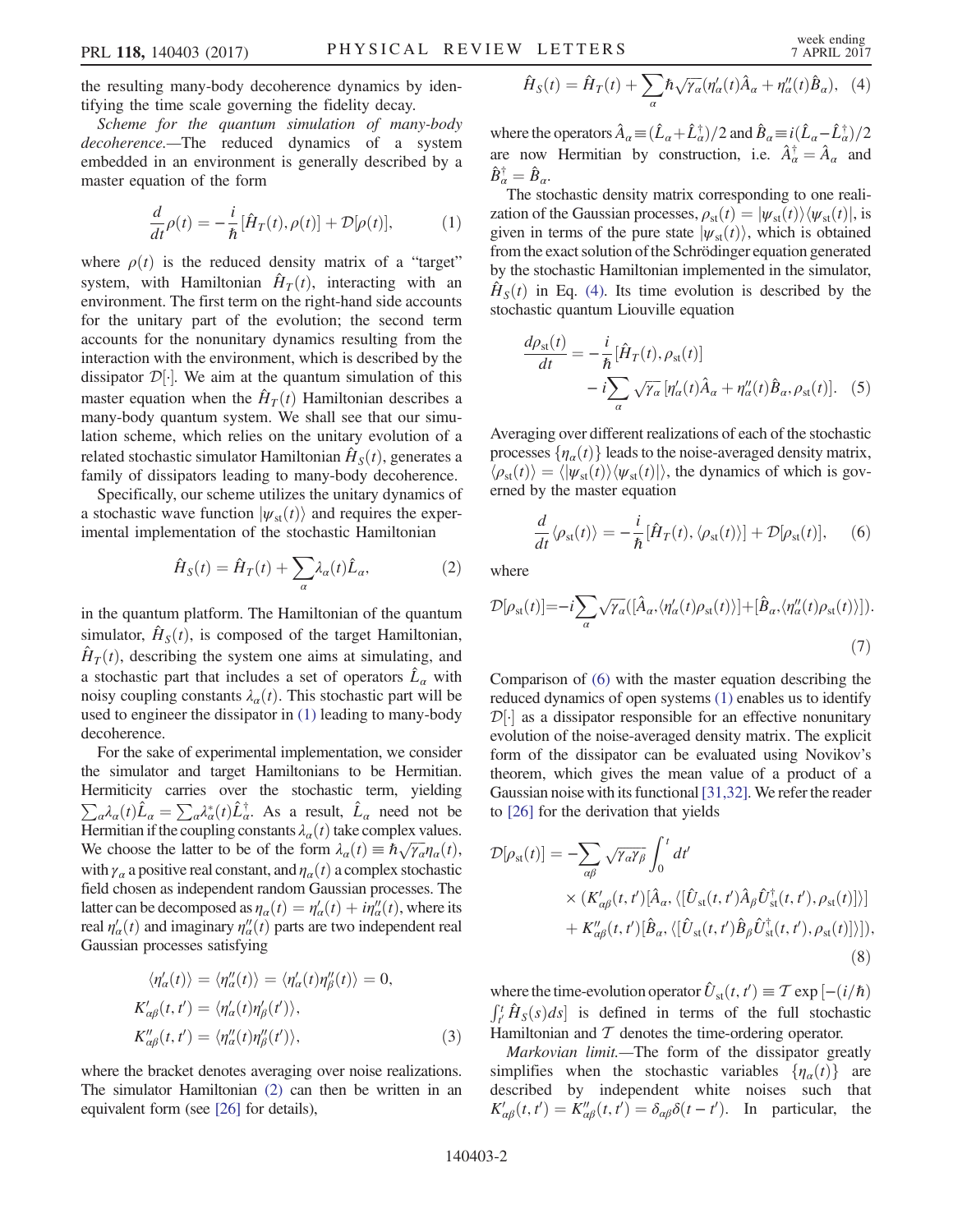<span id="page-2-0"></span>dissipator now only depends on the average density operator  $\langle \rho_{st}(t) \rangle$ , that we hereafter denote by  $\rho(t)$  to simplify the notation. Equation [\(8\)](#page-1-4) reduces in this case to

$$
\mathcal{D}[\rho(t)] = -\sum_{\alpha} \gamma_{\alpha}([\hat{A}_{\alpha}, [\hat{A}_{\alpha}, \rho(t)]] + [\hat{B}_{\alpha}, [\hat{B}_{\alpha}, \rho(t)]])
$$

$$
= \sum_{\alpha} \gamma_{\alpha} \left( \hat{L}_{\alpha} \rho(t) \hat{L}_{\alpha}^{\dagger} - \frac{1}{2} \{ \hat{L}_{\alpha}^{\dagger} \hat{L}_{\alpha}, \rho(t) \} + \hat{L}_{\alpha}^{\dagger} \rho(t) \hat{L}_{\alpha} - \frac{1}{2} \{ \hat{L}_{\alpha} \hat{L}_{\alpha}^{\dagger}, \rho(t) \} \right)
$$

$$
= \sum_{\mu} \gamma_{\mu} \left( \hat{L}_{\mu} \rho(t) \hat{L}_{\mu}^{\dagger} - \frac{1}{2} \{ \hat{L}_{\mu}^{\dagger} \hat{L}_{\mu}, \rho(t) \} \right), \tag{9}
$$

where the  $\mu$  index in the last line includes the sum over the set  $\{\hat{L}_a\}\cup\{\hat{L}_a^{\dagger}\}\$ . This form corresponds to the diagonal I indhead form [33,341 of a Markovian dynamics i.e. to the Lindblad form [\[33,34\]](#page-4-15) of a Markovian dynamics, i.e., to the form the dissipator of the reduced dynamics in [\(1\)](#page-1-0) would take whenever the time scale of the system is much longer than that of the environment. In this case, the equivalence between the master equations [\(6\)](#page-1-3) and [\(1\)](#page-1-0) and the form of the dissipator [\(9\)](#page-2-0) shows that our scheme allows for the quantum simulation of an open system, upon identifying the noiseaveraged density matrix  $\langle \rho_{st}(t) \rangle$  with the reduced density matrix  $\rho(t)$ . Notice that requiring each term in the sum to be associated with its conjugate follows from the Hermicity of the stochastic part of the simulator Hamiltonian—second term on the right-hand side of Eq. [\(2\)](#page-1-1). Lifting this condition would require the implementation of a non-Hermitian Hamiltonian in the simulator, which is outside the scope of our proposal since we are interested in a scheme readily implementable in current experimental platforms.

<span id="page-2-1"></span>Notice that, if the stochastic processes are taken to be real from the beginning  $(\eta_a''(t) = 0)$ , the  $\hat{L}_a$  operators in [\(2\)](#page-1-1) then<br>fulfill Hermiticity. The resulting dissinator fulfill Hermiticity. The resulting dissipator

$$
\mathcal{D}[\rho(t)] = -\sum_{\alpha} \gamma_{\alpha} [\hat{L}_{\alpha}, [\hat{L}_{\alpha}, \rho(t)]], \tag{10}
$$

becomes unital, i.e.,  $\mathcal{D}(\mathbb{I}) = 0$ , where  $\mathbb{I}$  is the identity operator on the Hilbert space of the target system. The noise-averaged dynamics thus leads to a monotonic decay of purity [\[35\]](#page-4-16).

Generalization to non-Markovian dynamics.—While the use of white noise leads to a Lindblad dissipator simulating Markovian dynamics, many interesting processes follow a non-Markovian evolution. Such a general evolution can be obtained using colored noise. Solving the master equation [\(6\)](#page-1-3) with the dissipator [\(8\),](#page-1-4) although written locally in time because the dynamics generated by [\(2\)](#page-1-1) remains unitary, requires the stochastic unraveling over different trajectories, or the use of perturbative schemes [\[31,36\].](#page-4-14) The latter approach allows us to describe the time evolution of the density matrix by a perturbative integrodifferential equation: To second order in the strength of the noise,

after approximating  $\hat{U}_{st}(t, t')$  by the deterministic time-<br>evolution operator  $\hat{U}_{st}(t, t') = \tau_{est} \left[ \frac{f(t/\hat{H})}{f(t)} \hat{H}_{st}(s) ds \right]$ evolution operator  $\hat{U}_T(t, t') \equiv \mathcal{T} \exp[-(i/\hbar)] \int_{t'}^t \hat{H}_T(s) ds],$ Eqs.  $(6)$ – $(8)$  simplify to

$$
\frac{d}{dt}\rho(t) = -\frac{i}{\hbar}[\hat{H}_T(t), \rho(t)] - \sum_{\alpha\beta} \sqrt{\gamma_{\alpha}\gamma_{\beta}} \int_0^t dt' \Big(K'_{\alpha\beta}(t, t')\Big) \times [\hat{A}_{\alpha}, [\hat{A}_{\beta}^{\dagger}(t, t'), \rho(t)]] + K''_{\alpha\beta}(t, t')[\hat{B}_{\alpha}, [\hat{B}_{\beta}^{\dagger}(t, t'), \rho(t)]]\Big),
$$
\n(11)

where  $\hat{A}_{\beta}(t, t') \equiv \hat{U}_T(t, t') \hat{A}_{\beta} \hat{U}_T^{\dagger}(t, t')$ . A specific non-<br>Markovian evolution can thereby be simulated from a Markovian evolution can thereby be simulated from a specific type of colored noises, which can be designed using a filter function convoluted with a white noise signal, as in signal analysis, or via a Cholesky decomposition as described in [\[37\]](#page-4-17).

Many-body decoherence.—We next focus on a quantum simulator of N particles with many-body operators  $\hat{L}_{\alpha}$ invariant under the permutation of particles, i.e., fulfilling

$$
[\hat{P}, \hat{L}_\alpha] = 0,\t(12)
$$

<span id="page-2-2"></span>where  $\hat{P}$  is the permutation operator. Specifically, we consider the general case of symmetric  $k$ -body Lindblad operators of the form

$$
\hat{L}_\alpha = \sum_{i_1 < \ldots < i_k} \mathbb{L}_{i_1, \ldots, i_k}^{(\alpha, k)},\tag{13}
$$

where the sum runs over all possible tuples of k particles. Our quantum simulation scheme then yields a broad class of dissipators which we associate with many-body decoherence, and which directly inherit the symmetrization over particle indices. To appreciate this, it suffices to consider the Hermitian case with a single coupling constant, taken as a real Gaussian process. Equation [\(10\)](#page-2-1) readily gives the dissipator

$$
\mathcal{D}[\rho(t)] = -\sum_{\alpha} \sum_{i_1 < \ldots < i_k} \sum_{i'_1 < \ldots < i'_k} \gamma_{\alpha} \bigg[ \mathbb{L}_{i_1, \ldots, i_k}^{(\alpha, k)}, \bigg[ \mathbb{L}_{i'_1, \ldots, i'_k}^{(\alpha, k)}, \rho(t) \bigg] \bigg].
$$
\n(14)

The structure of this dissipator radically differs from that customarily encountered in the study of decohering manyparticle systems. Indeed, the customary dissipators introduced in the study of decohering many-body systems result from coupling  $k$  subsets of particles to independent environments, which gives rise to a single sum over the particle indices  $\{i_1, \ldots, i_k\}$ , and is distinctly different from our result. As we shall discuss below, similar features are found in lattice systems where the symmetrization is over the lattice index. But let us first characterize the many-body dynamics.

A natural question concerns the time scale in which many-body decoherence alters the evolution of the system. We propose the use of quantum speed limits for arbitrary physical processes [\[38,39\]](#page-4-18) to address this question. The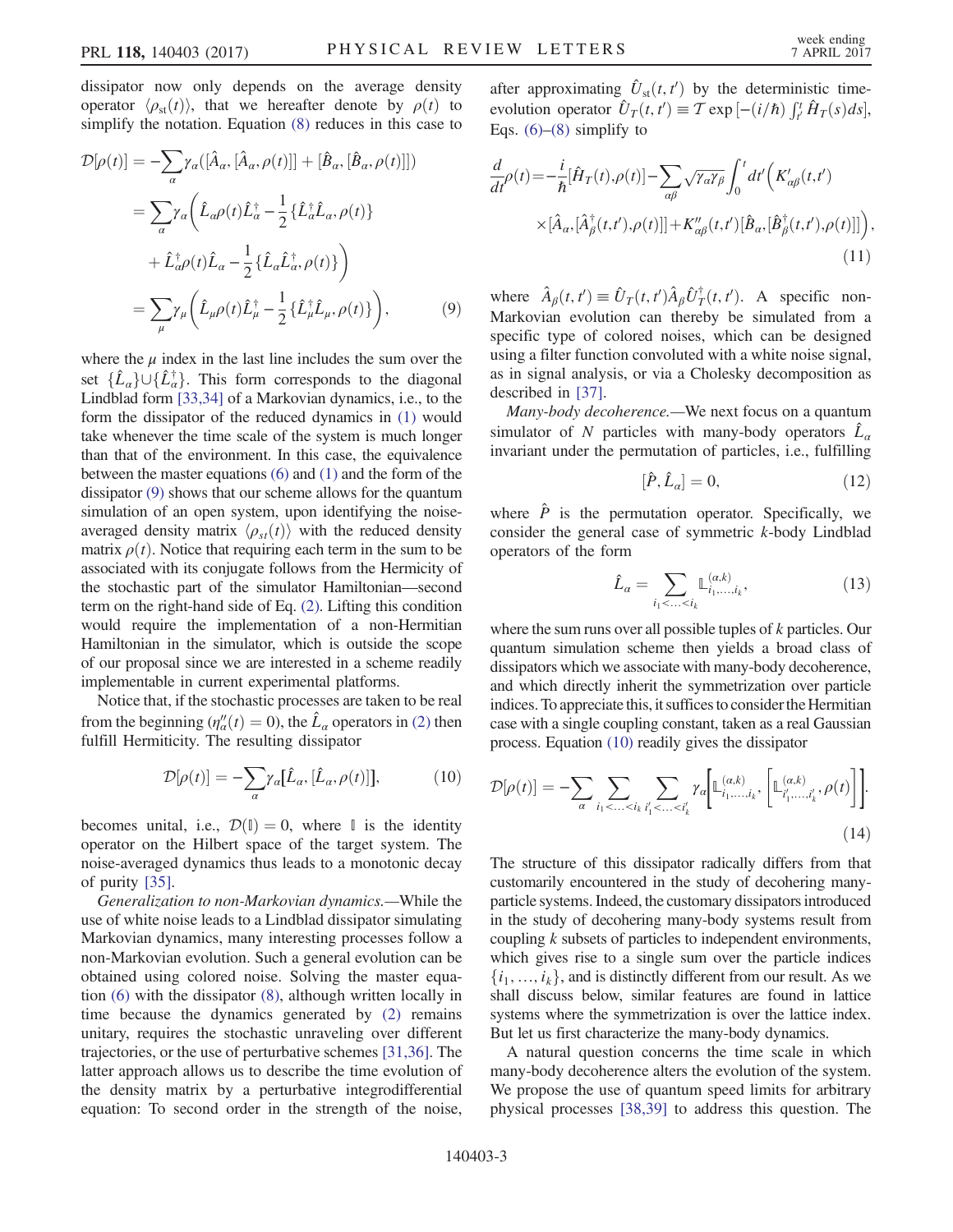notion of speed relies on the distance traveled during the evolution, which can be quantified by the Bures length,  $\mathcal{L}[\rho(0), \rho(t)]$ , defined in terms of the fidelity between<br>the initial and the time-evolving states. Assuming the the initial and the time-evolving states. Assuming the initial state to be deterministically prepared in a pure state  $|\psi(0)\rangle$  at  $t = 0$ , the fidelity simply reads  $F(t) =$  $\langle \psi(0) | \rho(t) | \psi(0) \rangle = \cos^2 \mathcal{L}[\rho(0), \rho(t)]$ . It is well known that the short-time dynamics of the fidelity decay follows that the short-time dynamics of the fidelity decay follows a quadratic dependence for unitary dynamics,  $F(t) =$  $1-\vert \vec{F}(0)\vert t^2/2+\mathcal{O}(t^3)$ , and a linear decay for Markovian<br>dynamics. Here, we recover the linear dynamics for the dynamics. Here, we recover the linear dynamics for the noise-averaged dynamics under stochastic Hamiltonians such as [\(2\)](#page-1-1), but with a decoherence time that now reveals a strong signature of many-body decoherence. For the sake of illustration, we focus on the real white-noise case, Eq. [\(10\).](#page-2-1) It is found that  $F(t) = 1 - t/\tau_D + \mathcal{O}(t^2)$ , where

$$
\frac{1}{\tau_D} = \sum_{\alpha} \gamma_{\alpha} \Delta L_{\alpha}^2 \le \frac{1}{4} \sum_{\alpha} \gamma_{\alpha} ||\hat{L}_{\alpha}||^2, \tag{15}
$$

and  $\Delta L_{\alpha}^2 = \langle \hat{L}_{\alpha}^2 \rangle - \langle \hat{L}_{\alpha} \rangle^2$ . The inequality follows from using the seminorm of the Hermitian operator  $\hat{L}_a$ —the difference between its largest and lowest eigenvalue—as an upper bound for the variance [\[40\].](#page-4-19)

The seminorm of the symmetrized  $k$ -body Lindblad operator [\(13\)](#page-2-2) can be upper-bounded as  $||\hat{L}_{\alpha}|| \leq \sum_{i_1 < ... < i_k} ||\mathbb{L}_{i_1,...,i_k}^{(\alpha,k)}|| =$  $\binom{N}{k} || \mathbb{L}^{(\alpha,k)}||$ , where  $\binom{N}{k}$  is the binomial coefficient. It follows that

<span id="page-3-2"></span>
$$
\frac{1}{\tau_D} \le \binom{N}{k}^2 \sum_{\alpha} \frac{\gamma_{\alpha}}{4} \|\mathbb{L}^{(\alpha,k)}\|^2 \sim \frac{N^{2k}}{k!^2} \sum_{\alpha} \frac{\gamma_{\alpha}}{4} \|\mathbb{L}^{(\alpha,k)}\|^2; \tag{16}
$$

i.e. the decoherence time  $\tau_D$  scales as  $N^{-2k}$  where  $N \gg k$  is the number of particles in the quantum simulator and  $k$  denotes the range of the interaction terms. As a result, the rate of decoherence characterizing the noise-averaged dynamics generated by k-body stochastic Hamiltonians with  $k > 1$  greatly surpasses that under local environments  $(k = 1)$ . For the sake of illustration, we next discuss the implementation of our scheme with ultracold atoms trapped in an optical lattice and with spin chains.

Local Lindblad operators and long-range dissipator.— We first consider a Lindblad operator symmetrized over a single lattice index. This scenario naturally arises in the quantum simulation of the Bose-Hubbard model [\[41\]](#page-5-0), which we use as our target Hamiltonian, taking

$$
\hat{H}_T \to \hat{H}_{\text{BH}} = -J \sum_{\langle i,j \rangle} \hat{b}_i^{\dagger} \hat{b}_j + \sum_i \frac{U_i}{2} \hat{n}_i (\hat{n}_i - 1), \quad (17)
$$

where  $\hat{b}_i$  and  $\hat{b}_i^{\dagger}$  are annihilation and creation operators at site *i*,  $\hat{n}_i = \hat{b}_i^{\dagger} \hat{b}_i$  being the site occupation number operator.<br>The constant *I* denotes the hopping amplitude and *II*, the The constant  $J$  denotes the hopping amplitude and  $U_i$  the on-site interaction. Such a model can be implemented in an analog quantum platform formed by an optical lattice loaded with ultracold atoms. In the most common setting,

the interaction strength is site independent,  $U_i = U$ , and can be tuned via a Feshbach resonance [\[42\].](#page-5-1) It then acts as a coupling constant of an operator symmetrized over the particle index. Our scheme shows that its stochastic modulation via a single real white noise,  $U \rightarrow$  $U + 2\hbar \sqrt{\gamma} \eta(t)$ , makes the dynamics of the noise-averaged<br>density matrix effectively open. The evolution is then density matrix effectively open. The evolution is then dictated by the master equation [\(6\)](#page-1-3) with the dissipator

<span id="page-3-0"></span>
$$
\mathcal{D}[\rho(t)] = -\gamma \sum_{i,j} [\hat{n}_i(\hat{n}_i - 1), [\hat{n}_j(\hat{n}_j - 1), \rho(t)]]. \tag{18}
$$

While the corresponding Lindblad operator,  $\hat{L} = \sum \hat{n} \cdot (\hat{n} - 1)$  is a local one-body operator the double  $\sum_i \hat{n}_i (\hat{n}_i - 1)$ , is a local one-body operator, the double<br>sum in (18) is not restricted to nearest neighbors and makes sum in [\(18\)](#page-3-0) is not restricted to nearest neighbors and makes the dissipator  $\mathcal{D}[\cdot]$  effectively long range. The obtained master<br>equation is exact to all orders in *U*. Notice that such dynamics equation is exact to all orders in  $U$ . Notice that such dynamics is distinctively different from a standard dissipator, that would commonly display a single sum, and could be obtained here by setting  $i = j$  in [\(18\)](#page-3-0), e.g., from the stochastic modulation of the interaction strength at each site. Clearly, our approach is not restricted to optical lattices and can be applied to ultracold atoms and polar molecules, including scenarios governed by three-body interactions [\[43\]](#page-5-2). Nor is it restricted to local Lindblad operators, as exemplified below.

<span id="page-3-1"></span>Long-range 2-body Lindblad operators.—We next show how the stochastic modulation of the coupling constants in systems with (symmetrized) two-body interactions can be used to simulate the open quantum dynamics under longrange Lindblad operators. As an example, consider the long-range Ising chain in a transverse field h,

$$
\hat{H}_I = -\sum_{i < j} J_{ij} \sigma_i^z \sigma_j^z - h \sum_{i=1}^N \sigma_i^x. \tag{19}
$$

Its experimental realization has recently been reported [\[44,45\]](#page-5-3) with pairwise interactions exhibiting a power-law decay  $J_{ij} \propto |r_i - r_j|^{-a}$ , as a function of the distance r<br>between two arbitrary sites (i, i) of the 1D chain. By adding between two arbitrary sites  $(i, j)$  of the 1D chain. By adding a white-noise contribution to the interactions,  $J_{ii} \rightarrow$  $J_{ij} + \hbar \sqrt{\gamma} \eta(t)$ , our results predict that the noise-averaged<br>density matrix then obeys a master equation (6), where the density matrix then obeys a master equation [\(6\),](#page-1-3) where the target Hamiltonian is that of the Ising chain [\(19\)](#page-3-1) and the dissipator takes a many-body nonlocal form given by

$$
\mathcal{D}[\rho(t)] = -\gamma \sum_{i < j} \sum_{i' < j'} [\sigma_i^z \sigma_j^z, [\sigma_{i'}^z \sigma_{j'}^z, \rho(t)]]. \tag{20}
$$

The associated dynamics is detailed in [\[26\].](#page-4-13) Up to parity effects, the decoherence time scales quadratically with the particle number,  $\tau_D \sim 1/N^2$ , for large N for an initial product state. By contrast, for maximally entangled states, the bound [\(16\)](#page-3-2) is saturated and the enhancement scales as  $\tau_D \sim 1/N^4$ , a telltale sign of many-body decoherence. We emphasize that the 2-body long-range nature of the corresponding Lindblad operator,  $\hat{L} = \sum_{i < j} \sigma_i^z \sigma_j^z$ , is directly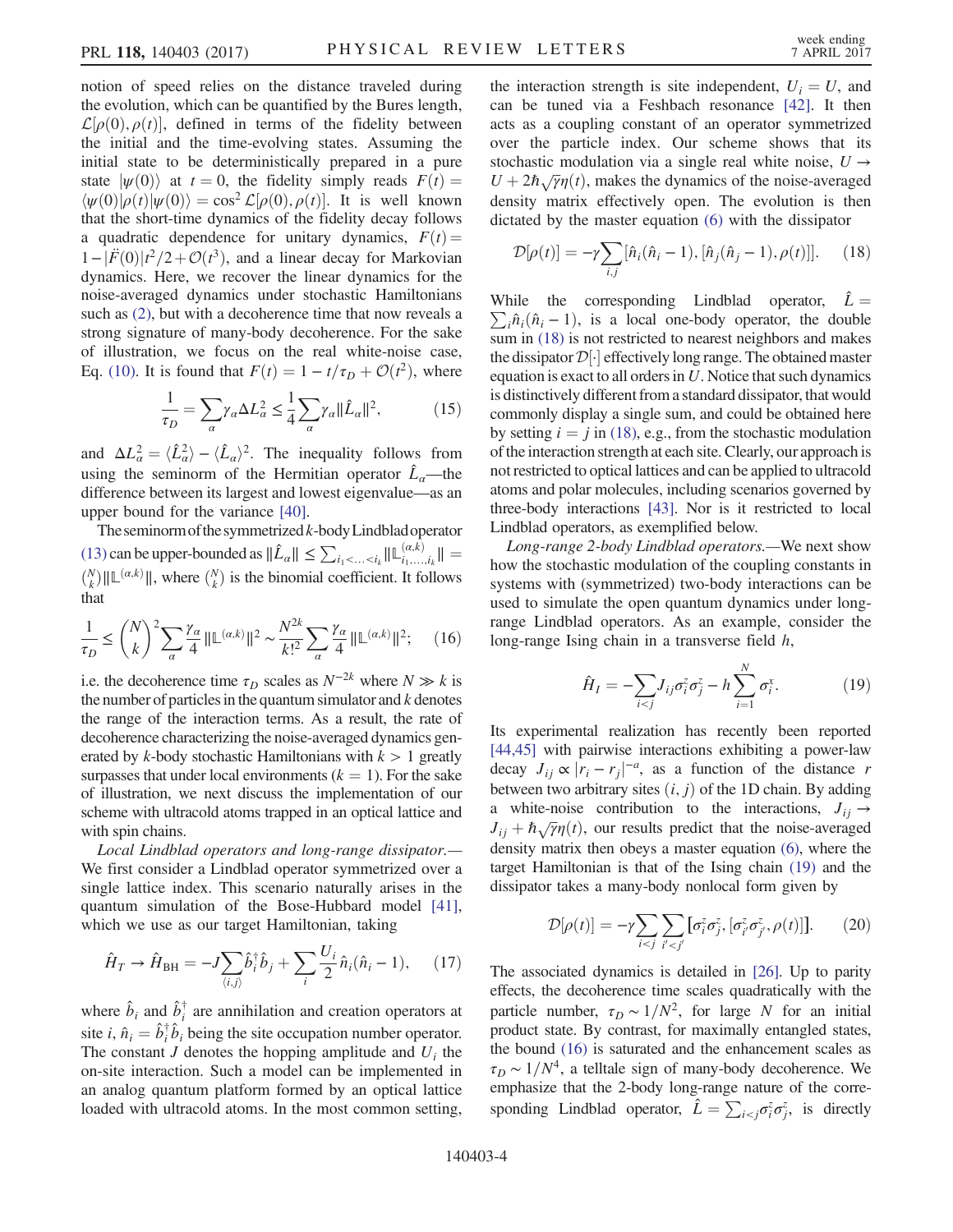inherited from the addition of noise to the coupling constant of the symmetrized two-body spin-spin interactions.

To summarize, we have developed a scheme for the quantum simulation of many-body decoherence, where classical noise is a tool used to facilitate the experimental realization of such a simulation. Our proposal relies on the unitary evolution generated by a many-body Hamiltonian that includes stochastic terms resulting from the addition of controlled noise to the interaction couplings. Averaging over the noise realizations yields an effectively open dynamics, which describes a wide variety of master equations characterized by many-body decoherence. In particular, the whitenoise limit leads to Markovian dynamics, where the manybody Lindblad operators correspond to the operators introduced in the stochastic part of the simulator Hamiltonian. Non-Markovian effects can be accessed using colored noise. The characteristic time scale of evolution, as estimated from the fidelity decay, exhibits a strong signature of many-body decoherence as a function of the system size. Finally, we note that our scheme allows for the quantum simulation of a broad class of master equations that includes instances whose physical origin from first principles would be worth investigating via specific models of a system coupled to an environment. Because the addition of noise in the Hamiltonian is relatively easier than engineering specific dissipations, our proposal should find broad applications in environmental engineering for quantum technologies, including dissipation-assisted state preparation and quantum computation. Further, it can be readily implemented in a variety of platforms, including ultracold atoms in an optical lattice, trapped ions, and superconducting qubits.

It is a pleasure to thank W. H. Zurek for useful discussions and hospitality at Los Alamos National Laboratory during the completion of the project, and C. Caves for useful comments on the manuscript. We further acknowledge funding support by UMass Boston (Project No. P20150000029279) and the John Templeton Foundation, the Swiss National Science Foundation (A. C.), and the NSF (Grant No. CHE-1112825).

- <span id="page-4-1"></span><span id="page-4-0"></span>[1] W. H. Zurek, [Rev. Mod. Phys.](https://doi.org/10.1103/RevModPhys.75.715) 75, 715 (2003).
- [2] L. Viola, E. Knill, and S. Lloyd, [Phys. Rev. Lett.](https://doi.org/10.1103/PhysRevLett.82.2417) 82, 2417 [\(1999\).](https://doi.org/10.1103/PhysRevLett.82.2417)
- [3] E. Knill, R. Laflamme, and L. Viola, [Phys. Rev. Lett.](https://doi.org/10.1103/PhysRevLett.84.2525) 84, [2525 \(2000\)](https://doi.org/10.1103/PhysRevLett.84.2525).
- <span id="page-4-2"></span>[4] S. Lloyd, Science 273[, 1073 \(1996\)](https://doi.org/10.1126/science.273.5278.1073).
- [5] J. I. Cirac and P. Zoller, Nat. Phys. 8[, 264 \(2012\).](https://doi.org/10.1038/nphys2275)
- [6] I. M. Georgescu, S. Ashhab, and F. Nori, [Rev. Mod. Phys.](https://doi.org/10.1103/RevModPhys.86.153) 86[, 153 \(2014\).](https://doi.org/10.1103/RevModPhys.86.153)
- <span id="page-4-3"></span>[7] M. Müller, K. Hammerer, Y. L. Zhou, C. F. Roos, and P. Zoller, New J. Phys. 13[, 085007 \(2011\).](https://doi.org/10.1088/1367-2630/13/8/085007)
- [8] J. T. Barreiro, M. Müller, P. Schindler, D. Nigg, T. Monz, M. Chwalla, M. Hennrich, C. F. Roos, P. Zoller, and R. Blatt, [Nature \(London\)](https://doi.org/10.1038/nature09801) 470, 486 (2011).
- [9] H. Wang, S. Ashhab, and F. Nori, [Phys. Rev. A](https://doi.org/10.1103/PhysRevA.83.062317) 83, 062317 [\(2011\).](https://doi.org/10.1103/PhysRevA.83.062317)
- <span id="page-4-4"></span>[10] M. B. Plenio, S. F. Huelga, A. Beige, and P. L. Knight, [Phys.](https://doi.org/10.1103/PhysRevA.59.2468) Rev. A 59[, 2468 \(1999\).](https://doi.org/10.1103/PhysRevA.59.2468)
- [11] M. B. Plenio and S. F. Huelga, [Phys. Rev. Lett.](https://doi.org/10.1103/PhysRevLett.88.197901) 88, 197901 [\(2002\).](https://doi.org/10.1103/PhysRevLett.88.197901)
- [12] S. Diehl, A. Micheli, A. Kantian, B. Kraus, H. P. Büchler, and P. Zoller, Nat. Phys. 4[, 878 \(2008\).](https://doi.org/10.1038/nphys1073)
- [13] B. Kraus, H. P. Büchler, S. Diehl, A. Kantian, A. Micheli, and P. Zoller, Phys. Rev. A 78[, 042307 \(2008\).](https://doi.org/10.1103/PhysRevA.78.042307)
- <span id="page-4-5"></span>[14] F. Verstraete, M. M. Wolf, and J. I. Cirac, [Nat. Phys.](https://doi.org/10.1038/nphys1342) 5, 633 [\(2009\).](https://doi.org/10.1038/nphys1342)
- [15] P. Zanardi, J. Marshall, and L. Campos Venuti, [Phys. Rev. A](https://doi.org/10.1103/PhysRevA.93.022312) 93[, 022312 \(2016\).](https://doi.org/10.1103/PhysRevA.93.022312)
- [16] S. Lloyd and L. Viola, [Phys. Rev. A](https://doi.org/10.1103/PhysRevA.65.010101) 65, 010101(R) [\(2001\).](https://doi.org/10.1103/PhysRevA.65.010101)
- [17] S. Boixo, S. T. Albash, F. M. Spedalieri, N. Chancellor, and D. A. Lidar, [Nat. Commun.](https://doi.org/10.1038/ncomms3067) 4, 3067 (2013).
- <span id="page-4-6"></span>[18] D. Patanè, A. Silva, L. Amico, R. Fazio, and G. E. Santoro, Phys. Rev. Lett. 101[, 175701 \(2008\).](https://doi.org/10.1103/PhysRevLett.101.175701)
- [19] O. Viyuela, A. Rivas, and M. A. Martin-Delgado, [Phys. Rev.](https://doi.org/10.1103/PhysRevLett.113.076408) Lett. 113[, 076408 \(2014\)](https://doi.org/10.1103/PhysRevLett.113.076408).
- <span id="page-4-8"></span><span id="page-4-7"></span>[20] A. Shabani and H. Neven, Phys. Rev. A 94[, 052301 \(2016\).](https://doi.org/10.1103/PhysRevA.94.052301)
- [21] Á. Rivas, S. F. Huelga, and M. B. Plenio, [Rep. Prog. Phys.](https://doi.org/10.1088/0034-4885/77/9/094001) 77[, 094001 \(2014\).](https://doi.org/10.1088/0034-4885/77/9/094001)
- <span id="page-4-9"></span>[22] B.-H. Liu, L. Li, Y.-F. Huang, C.-F. Li, G.-C. Guo, E.-M. Laine, H.-P. Breuer, and J. Piilo, [Nat. Phys.](https://doi.org/10.1038/nphys2085) 7, [931 \(2011\).](https://doi.org/10.1038/nphys2085)
- <span id="page-4-10"></span>[23] M. Kliesch, T. Barthel, C. Gogolin, M. Kastoryano, and J. Eisert, Phys. Rev. Lett. 107[, 120501 \(2011\)](https://doi.org/10.1103/PhysRevLett.107.120501).
- <span id="page-4-11"></span>[24] R. Di Candia, J. S. Pedernales, A. del Campo, E. Solano, and J. Casanova, Sci. Rep. 5[, 9981 \(2015\).](https://doi.org/10.1038/srep09981)
- <span id="page-4-12"></span>[25] J. S. Pedernales, R. Di Candia, I. L. Egusquiza, J. Casanova, and E. Solano, Phys. Rev. Lett. 113[, 020505 \(2014\)](https://doi.org/10.1103/PhysRevLett.113.020505).
- <span id="page-4-13"></span>[26] See Supplemental Material at [http://link.aps.org/](http://link.aps.org/supplemental/10.1103/PhysRevLett.118.140403) [supplemental/10.1103/PhysRevLett.118.140403](http://link.aps.org/supplemental/10.1103/PhysRevLett.118.140403), which includes Refs. [27–30], for details of the derivation and numerical applications.
- [27] R. H. Dicke, *Phys. Rev.* **93**[, 99 \(1954\).](https://doi.org/10.1103/PhysRev.93.99)
- [28] J. Casanova, A. Mezzacapo, L. Lamata, and E. Solano, Phys. Rev. Lett. 108[, 190502 \(2012\).](https://doi.org/10.1103/PhysRevLett.108.190502)
- [29] A. Mezzacapo, L. Lamata, S. Filipp, and E. Solano, [Phys.](https://doi.org/10.1103/PhysRevLett.113.050501) Rev. Lett. 113[, 050501 \(2014\).](https://doi.org/10.1103/PhysRevLett.113.050501)
- [30] L. García-Álvarez, I. L. Egusquiza, L. Lamata, A. del Campo, J. Sonner, and E. Solano, [arXiv:1607.08560.](http://arXiv.org/abs/1607.08560)
- <span id="page-4-14"></span>[31] A. A. Budini, *Phys. Rev. A* **64**[, 052110 \(2001\).](https://doi.org/10.1103/PhysRevA.64.052110)
- <span id="page-4-15"></span>[32] E.A. Novikov, JETP 20, 1290 (1965).
- [33] G. Lindblad, [Commun. Math. Phys.](https://doi.org/10.1007/BF01608499) 48, 119 (1976).
- [34] H.P. Breuer and F. Petruccione, *The Theory of Open* Quantum Systems (Oxford University Press, New York, 2002).
- <span id="page-4-16"></span>[35] D. A. Lidar, A. Shabani, and R. Alicki, [Chem. Phys.](https://doi.org/10.1016/j.chemphys.2005.06.038) 322, 82 [\(2006\).](https://doi.org/10.1016/j.chemphys.2005.06.038)
- <span id="page-4-17"></span>[36] A. A. Budini, *Phys. Rev. A* **63**[, 012106 \(2000\).](https://doi.org/10.1103/PhysRevA.63.012106)
- <span id="page-4-18"></span>[37] J. M. Moix and J. Cao, [J. Chem. Phys.](https://doi.org/10.1063/1.4822043) **139**, 134106 [\(2013\).](https://doi.org/10.1063/1.4822043)
- [38] M. M. Taddei, B. M. Escher, L. Davidovich, and R. L. de Matos Filho, Phys. Rev. Lett. 110[, 050402 \(2013\).](https://doi.org/10.1103/PhysRevLett.110.050402)
- <span id="page-4-19"></span>[39] A. del Campo, I.L. Egusquiza, M.B. Plenio, and S.F. Huelga, Phys. Rev. Lett. 110[, 050403 \(2013\).](https://doi.org/10.1103/PhysRevLett.110.050403)
- [40] S. Boixo, S. T. Flammia, C. M. Caves, and J. M. Geremia, Phys. Rev. Lett. 98[, 090401 \(2007\)](https://doi.org/10.1103/PhysRevLett.98.090401).